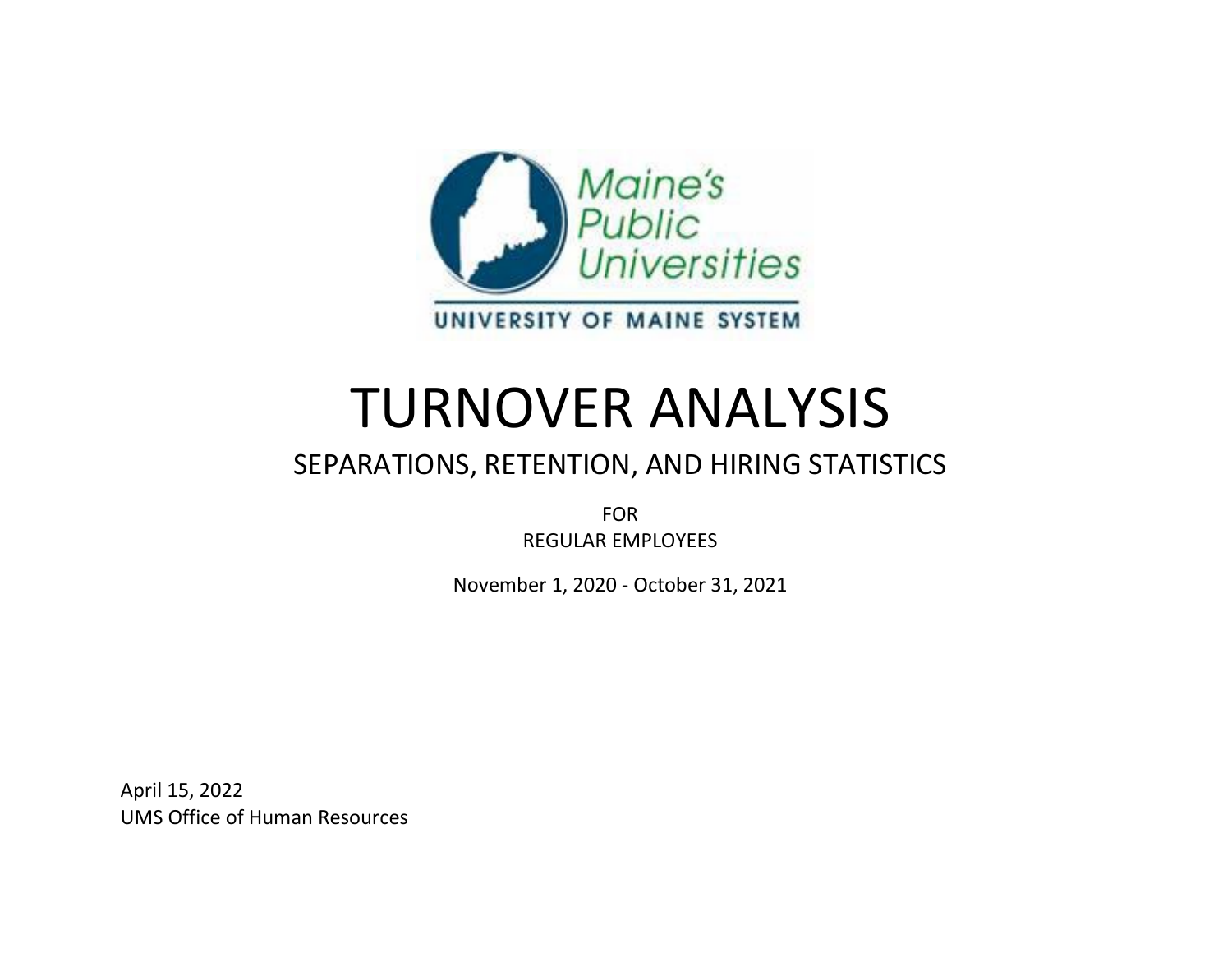

# **Table of Contents**

#### **Separations and Hiring by University**

#### **Separations and Hiring by Bargaining Unit**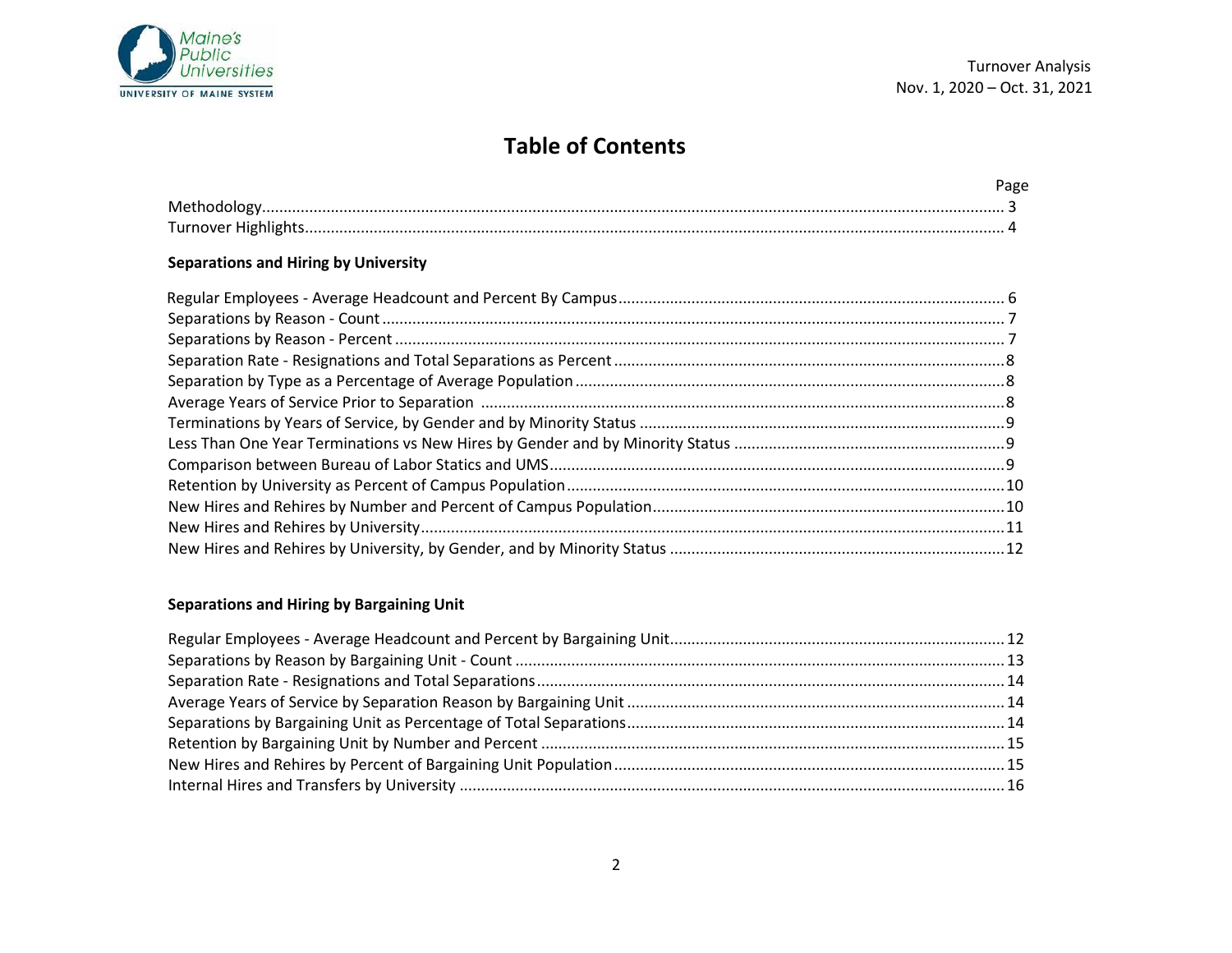

# **Methodology**

This report includes only regular staff and primary position records for employees in an active, leave with pay or leave without pay status. Regular staff in the Part-Time Faculty bargaining unit are included; temporary staff in the Part -Time Faculty unit are excluded.

The report covers the period from November 1, 2020 through October 31, 2021.

The population is determined by averaging the number of staff active, on leave, or on leave without pay on November 1, 2020 and October 31, 2021.

Resignations, voluntary retirements, failure to return from leave, death, and disability are considered voluntary separations. All other separation reasons are considered involuntary separations. Separations due to death or disability were included with involuntary terminations in reports prior to 2014.

New hires are hired from outside the University and do not include staff who are already employees. The new hire and rehire statistics do not include employees who have taken a secondary job or transferred within the University System. Rehires include employees moving from temporary to regular positions and/or have had a separation from the University of Maine System. Internal hires and transfers are isolated and included for reference.

#### Key to bargaining groups:

AFUM - Associated Faculties of the Universities of Maine, MEA/NEA UMPSA - Universities of Maine Professional Staff Association, MEA/NEA COLT - Associated C.O.L.T. (Clerical, Office, Laboratory and Technical) Staff of the Universities of Maine, MEA/NEA Service & Maintenance - Teamsters Union Local #340 University Supervisors Police – Fraternal Order of Police Lodge #100 Non-Represented Hourly Non-Represented Salaried Non-Represented Faculty - Includes Law Faculty, Chairs at some Universities PATFA Regular - Part-Time Faculty Association, MFT/AFT, AFL-CIO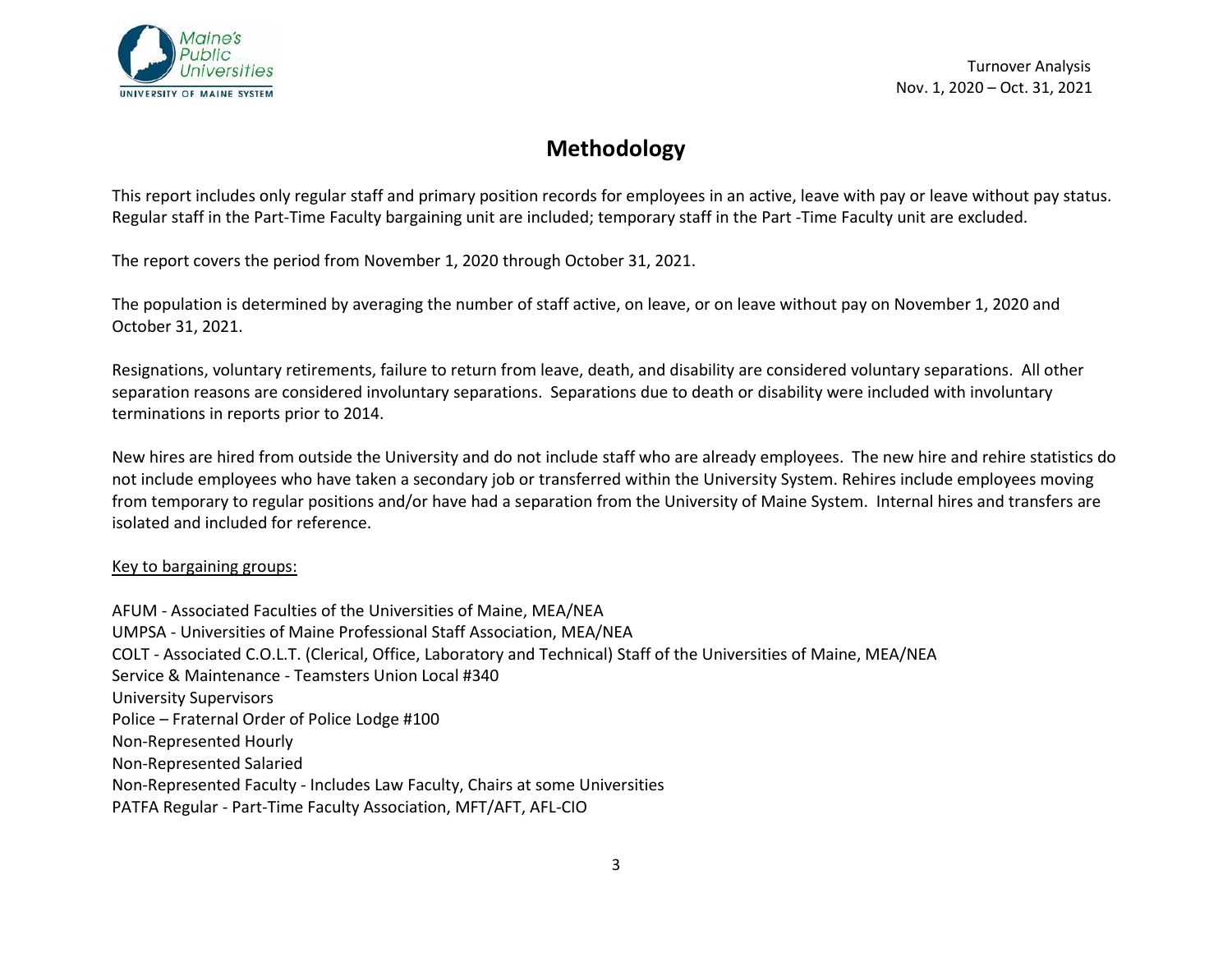

# **Turnover Highlights**

# **1. University Highlights**

- A. From November 1, 2020 through October 31, 2021 the number of employee separations for all reasons was 12.5% of the average population of regular employees. Of this, voluntary resignations made up 7.9%, and retirements accounted for 3.1%. The remaining 1.4% involuntary separations resulted from end of term appointments, layoff, and termination. (Totals may be slightly off due to rounding)
- B. The turnover rate of 12.5% is up from last year's rate of 10.1% due to an increase in year-over-year voluntary separations.
- C. Externally benchmarking UMS' turnover rate, CUPA-HR Data On Demand gives an average turnover rate of 11.7% for institutions with student enrollment FTE greater than 8,732 between November 1, 2020 to October 31, 2021.
- D. The turnover rate reported for all education services by the Bureau of Labor Statistics shows an increasing trend of total annual separations despite dropping from last year's level. The University of Maine System's separation rate continues to trend downward since peaking in 2015 even with this year's rise in rate.
- E. The number of separations due to position elimination/staff reduction is 17. This is 8 more than last year for the same period.
- F. The rate of voluntary separations as a percent of the total UMS population is 11.0%.
- G. 88.3% of the 568 total separations are due to voluntary resignations and retirements. Retirements alone account for 24.8% of the 568 total separations.
- H. Separation rates vary among universities from a high of 26.1% for University of Maine Machias to 8.7% with University Services.
- I. The average years of service for resignation is 5.1 years, 27.4 years for voluntary retirements, and 5.7 years for involuntary separations.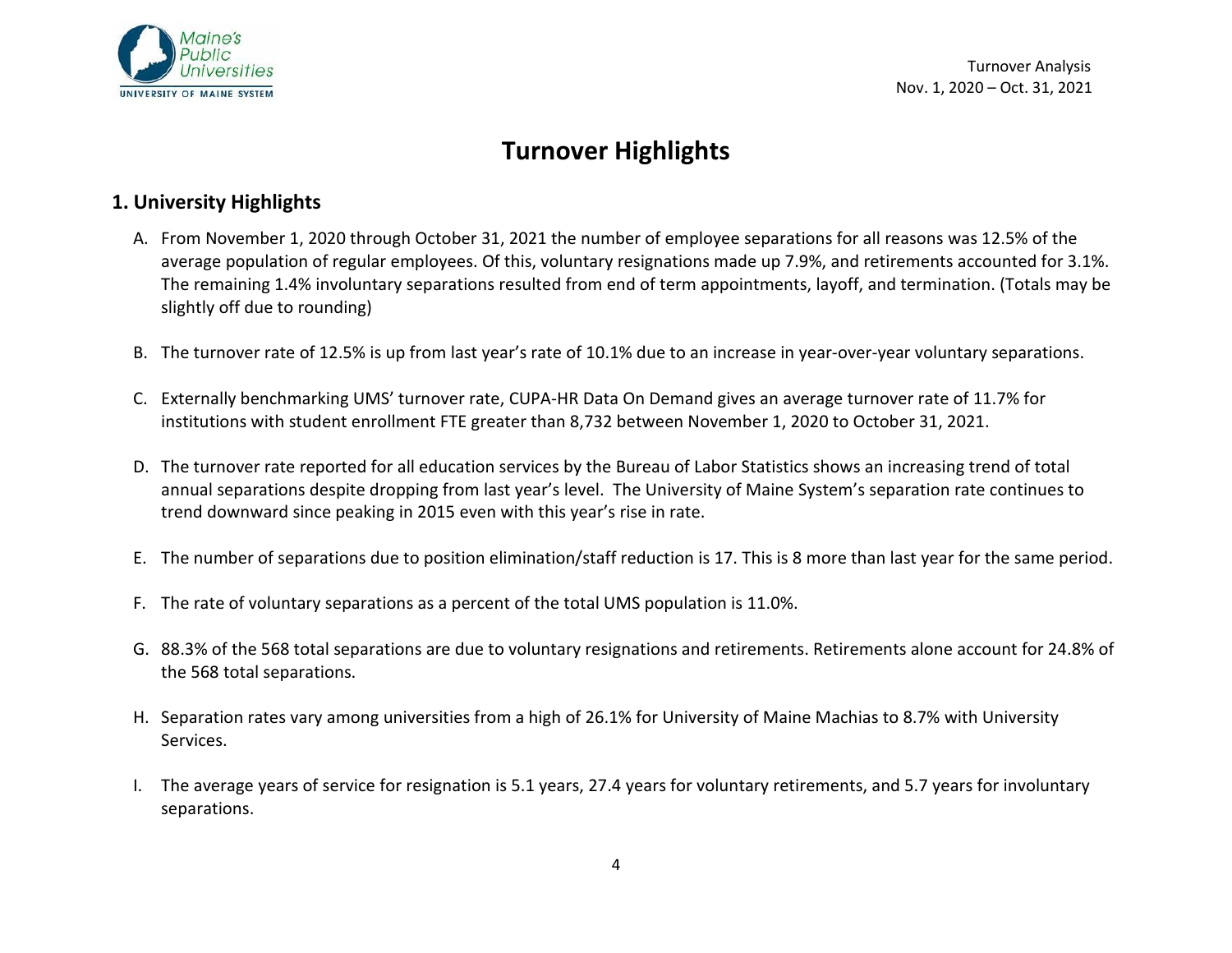

- J. There were 59 new hires with minority status. Of this number 20% left during their first year of employment. Comparing this metric to those with non-minority status, 13% left during their first year, indicating a disproportionate separation within the first year of employment.
- K. Retention of employees at all Universities is 87.8%.

# **2. Bargaining Group Highlights**

- A. The percent of separations for the represented and non-represented as a percentage of the bargaining unit vary with a high of 34.1% for the Non-Represented Hourly unit to 7.4% in the AFUM unit. Separation rates in other represented bargaining units are: UMPSA: 12.5%, ACSUM: 18.2%, S&M: 17.1%, University Supervisors: 12.5%, Police: 23.4%, NR Sal: 9.7%, NR Fac: 9.8%, PATFA Regular: 12.1%, Law Faculty: 10.8%.
- B. The UMPSA bargaining unit is 35.6% of the population and accounts for 35.7% of the separations; 85.2% of UMPSA separations are voluntary resignations.
- C. The percent of new hires/rehires at Universities as a percent of Campus population varies among the campuses with a high of 13.3% at University of Maine School of Law to 0.0% for University Governance.
- D. The percent of total UMS new hires/rehires (434) in represented and non-represented units vary from a high of 48.0% (207) in the UMPSA unit to a low of 0.0% (0) in the Law Faculty unit.
- E. The Non-Represented Hourly group had the lowest level of retention at 79.5%.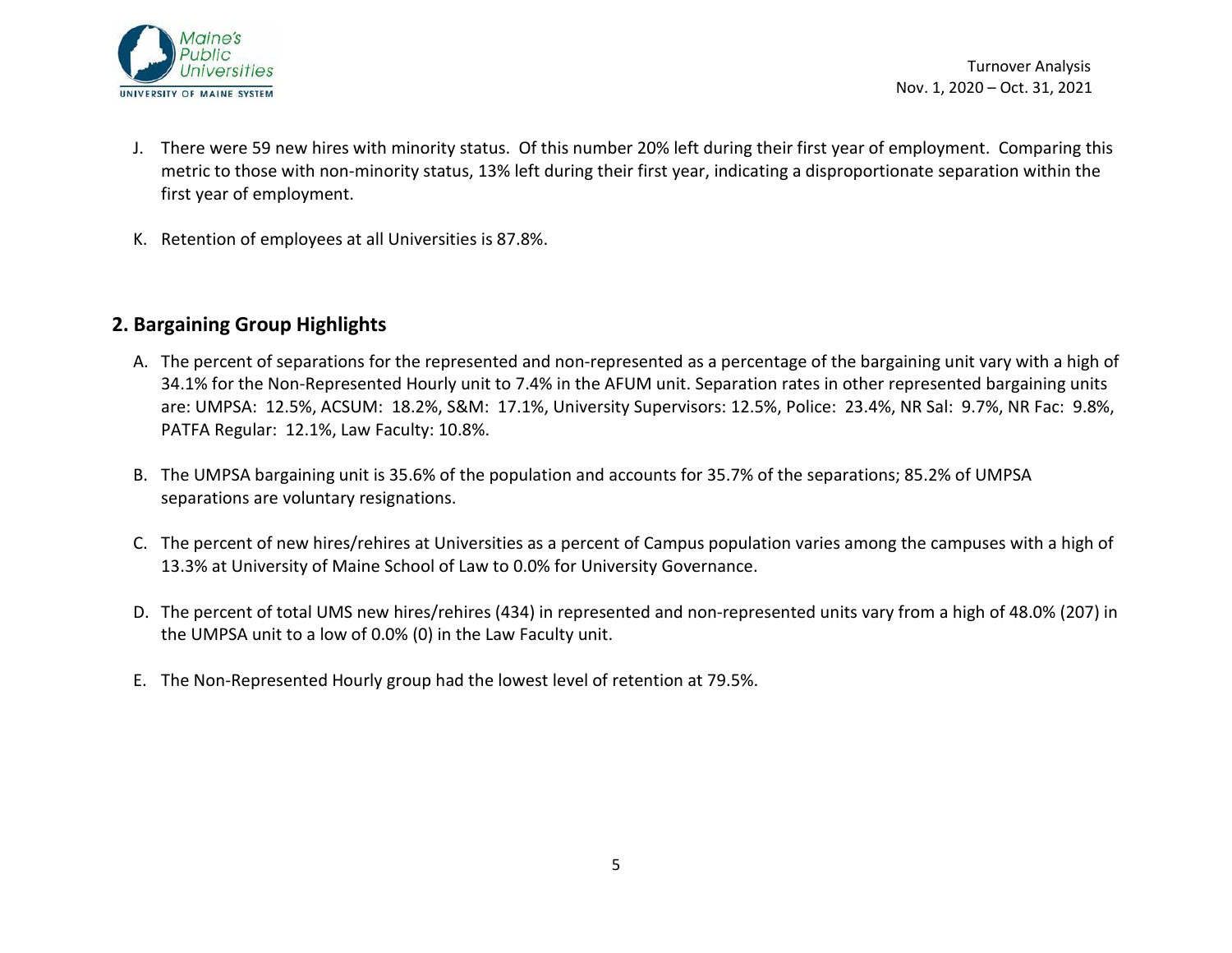

| UM    | JMA | UMF        | UMFK | JMM | UMPI | USM        | <b>LAW</b><br>M | $\overline{\phantom{a}}$ GOV | <b>U SERV</b> | <b>TOTAL</b> |
|-------|-----|------------|------|-----|------|------------|-----------------|------------------------------|---------------|--------------|
| Num   | Num | <b>Num</b> | Num  | Num | Num  | <b>Num</b> | Num             | Num                          | Num           | <b>Num</b>   |
| 2,171 | 313 | 308        | 105  | 58  | 138  | 1,016      | 45              | 15                           | 390           | 4,556        |

#### **Average Headcount - Regular Staff by University**

Headcount is an average of the number of regular staff on October 31, 2020 and October 31, 2021.

# Turnover Formula:

# of separations  
average employee population 
$$
\times
$$
 100 =  $\frac{568}{4,556}$  = 12.5%

**Employee by University - Percent of Population**

| UM         | UMA  | UMF  | UMFK | <b>UMM</b> | UMPI | USM   | <b>LAW</b><br>M | U GOV | <b>U SERV</b> | <b>TOTAL</b> |
|------------|------|------|------|------------|------|-------|-----------------|-------|---------------|--------------|
| Per        | Per  | Per  | Per  | Per        | Per. | Per   | Per             | Per   | Per           | Per          |
| .7%<br>47. | 6.9% | 6.8% | 2.3% | 1.3%       | 3.0% | 22.3% | 1.0%            | 0.3%  | 8.6%          | 100.0%       |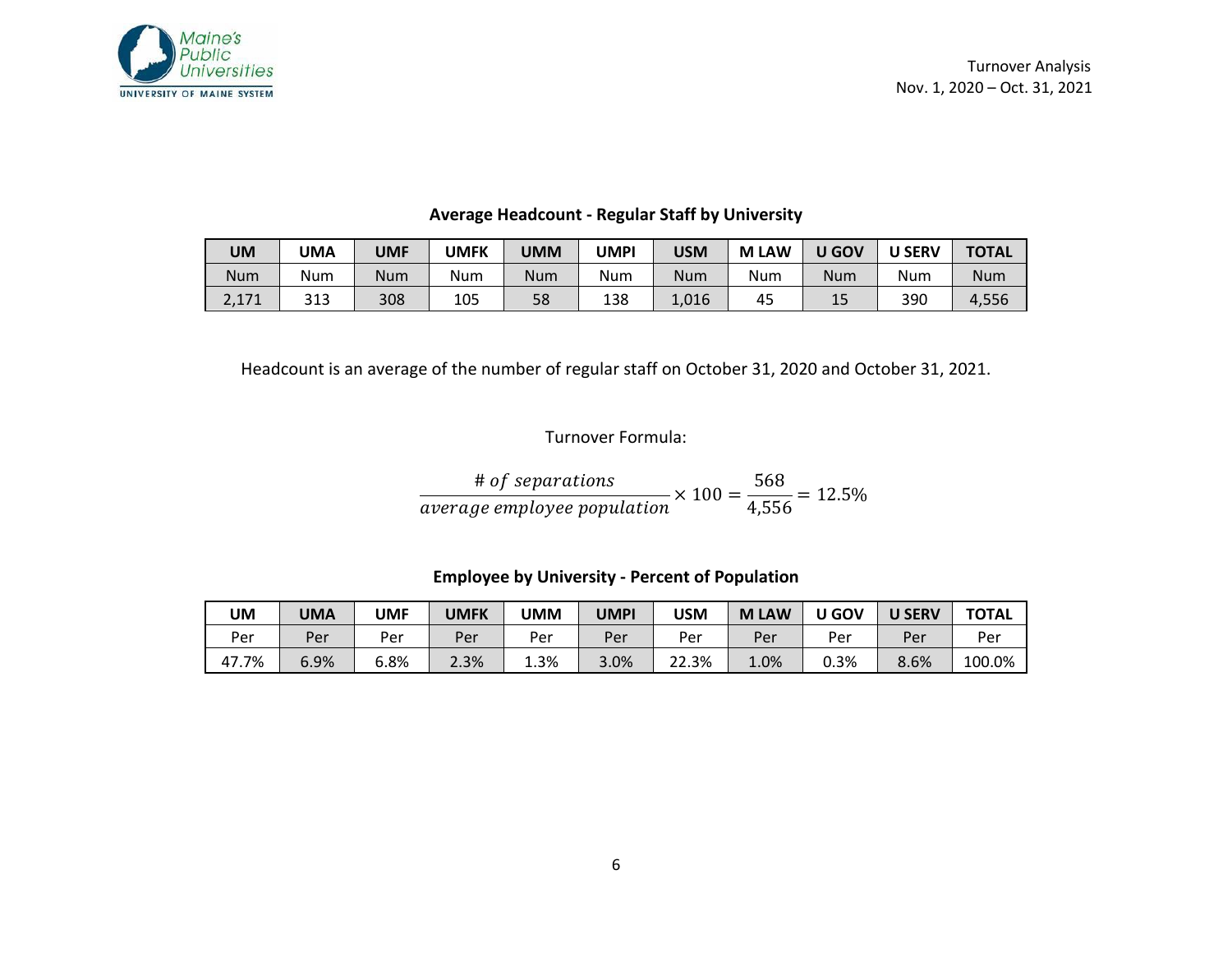

| Campus       | <b>Death</b>   | <b>Discharge</b> | End of Appt /<br><b>Contract</b> | Probationary<br>Period | Resignation  | Retirement | <b>Soft Money</b><br><b>Discont</b> | <b>Staff</b><br>Reduction | <b>Total</b>   |
|--------------|----------------|------------------|----------------------------------|------------------------|--------------|------------|-------------------------------------|---------------------------|----------------|
| UM           | 9              | 4                | 14                               | 2                      | 166          | 71         | 1                                   | 5.                        | 272            |
| <b>UMA</b>   | $\mathbf{1}$   |                  | 3                                | 1                      | 18           | 12         |                                     | 3                         | 38             |
| <b>UMF</b>   |                |                  | $\mathcal{L}$                    |                        | 21           | 13         |                                     |                           | 36             |
| <b>UMFK</b>  |                |                  | 3                                |                        | 6            | 5          |                                     | $\mathcal{L}$             | 16             |
| <b>UMM</b>   |                |                  | $\mathbf{\Lambda}$               |                        | 9            |            |                                     | 5                         | 15             |
| <b>UMPI</b>  | $\overline{2}$ |                  | 3                                |                        | 11           | 1          |                                     |                           | 17             |
| <b>USM</b>   | $\overline{4}$ | 6                | 5                                |                        | 78           | 33         | 3                                   | $\mathcal{L}$             | 131            |
| <b>MLAW</b>  |                |                  |                                  |                        | 6            | 1          |                                     |                           | 7              |
| U GOV        |                |                  |                                  |                        | $\mathbf{1}$ | 1          |                                     |                           | $\overline{2}$ |
| U SVC        |                |                  |                                  |                        | 29           | 4          | $\mathbf{1}$                        |                           | 34             |
| <b>Total</b> | 16             | 10               | 31                               | 3                      | 345          | 141        | 5                                   | 17                        | 568            |

## **Separations by Reason by University**

## **Separations by Reason as a Percent of Total Separations**

|       |                  | End of Appt /   | Probationary |             |            | <b>Soft Money</b> | <b>Staff</b> |
|-------|------------------|-----------------|--------------|-------------|------------|-------------------|--------------|
| Death | <b>Discharge</b> | <b>Contract</b> | Period       | Resignation | Retirement | <b>Discont</b>    | Reduction    |
| 2.8%  | 3%،              | 5.5%            | 0.5%         | 60.7%       | 24.8%      | 0.9%              | 3.0%         |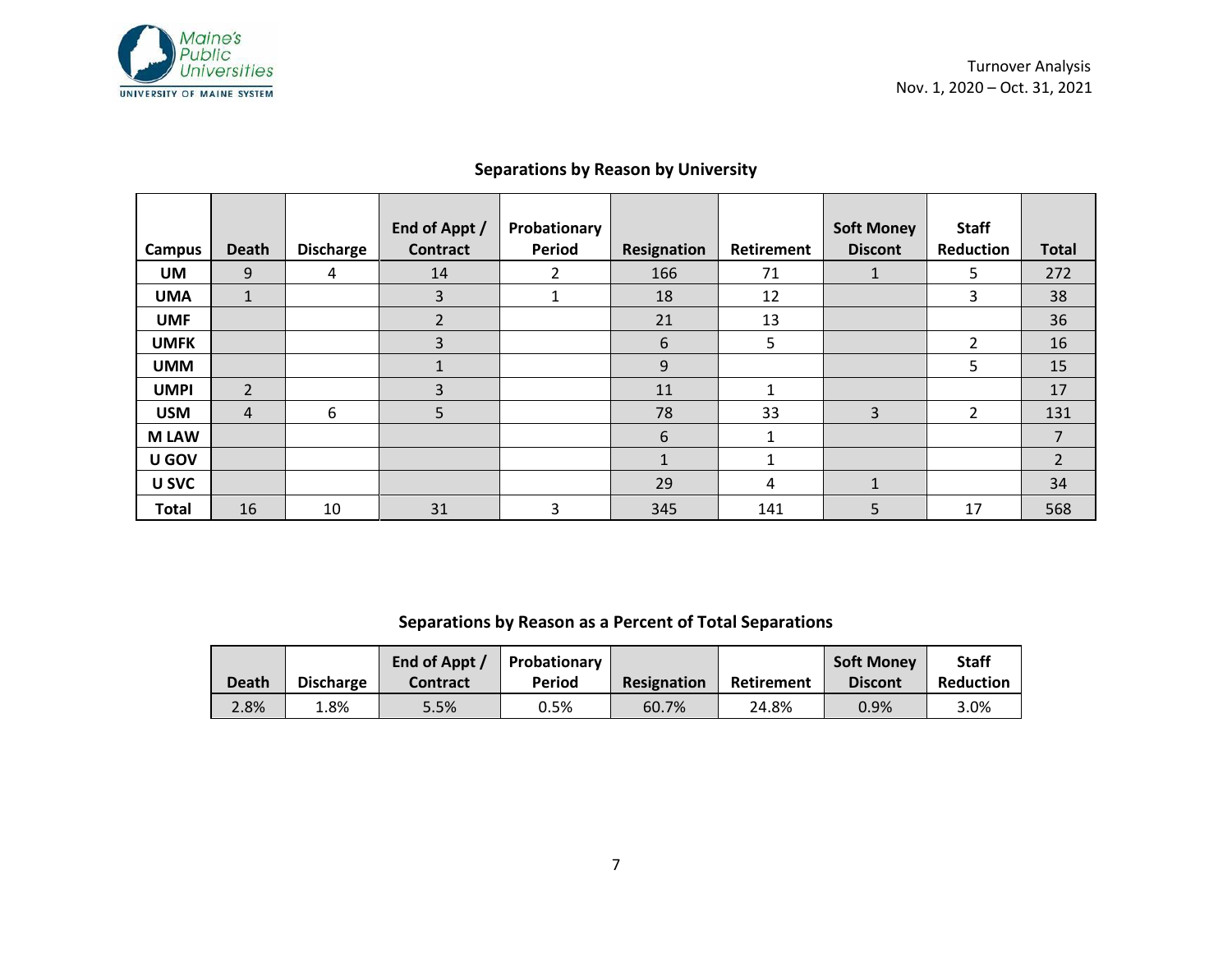

#### **Separation Rate - Resignations as a Percent of University Population**

| UM  | UMA  | UMF  | UMFK | UMM   | UMPI | USM | <b>LAW</b><br>M | U GOV | <b>SERV</b> | Total |
|-----|------|------|------|-------|------|-----|-----------------|-------|-------------|-------|
| .6% | 5.8% | 8%،د | 5.7% | 15.7% | 8.0% | .7% | 13.3%           | 6.9%  | .4%         | 7.6%  |

#### **Separation Rate - Resignations as a Percent of University Population**

| UM                 | UMA   | UMF     | UMFK  | UMM   | <b>UMPI</b> | <b>USM</b> | <b>LAW</b><br>M | <b>U GOV</b> | <b>U SERV</b> | Total |
|--------------------|-------|---------|-------|-------|-------------|------------|-----------------|--------------|---------------|-------|
| <b>12.5%</b><br>12 | 12.2% | $1.7\%$ | 15.2% | 26.1% | $12.4\%$    | 12.9%      | 15.6%           | 3.8%         | 8.7%          | 12.5% |

#### **Separation by Type as a Percentage of UMS Population**

| Type        | <b>Number</b> | Percent |
|-------------|---------------|---------|
| Involuntary | 66            | 1.4%    |
| Retire      | 141           | 3.1%    |
| Voluntary   | 361           | 7.9%    |
| All Types   | 568           | 12.5%   |

#### **Average Years of Service Prior to Separation by University**

| <b>Type</b> | UM   | UMA  | <b>UMF</b> | <b>UMFK</b> | <b>UMM</b> | UMPI | <b>USM</b> | <b>MLAW</b> | U GOV | <b>U SERV</b> | <b>Total</b> |
|-------------|------|------|------------|-------------|------------|------|------------|-------------|-------|---------------|--------------|
| Involuntary | 5.2  | 11.9 | 4.5        | 2.9         | 5.1        | 11.6 | 3.9        |             |       | 4.0           | 5.7          |
| Retirement  | 30.0 | 20.9 | 29.5       | 19.6        |            | 46.4 | 23.1       | 45.4        | 32.9  | 29.4          | 27.4         |
| Voluntary   | 5.3  | . L  | 4.8        | 9.1         | 2.6        | 9.4  | 3.5        | 4.7         | 1.1   | 3.8           | 5.0          |
| Total       | 11.7 | 12.4 | 13.7       | 10.4        | 3.6        | 12.0 | 8.5        | 10.5        | 17.0  | 6.9           | 10.6         |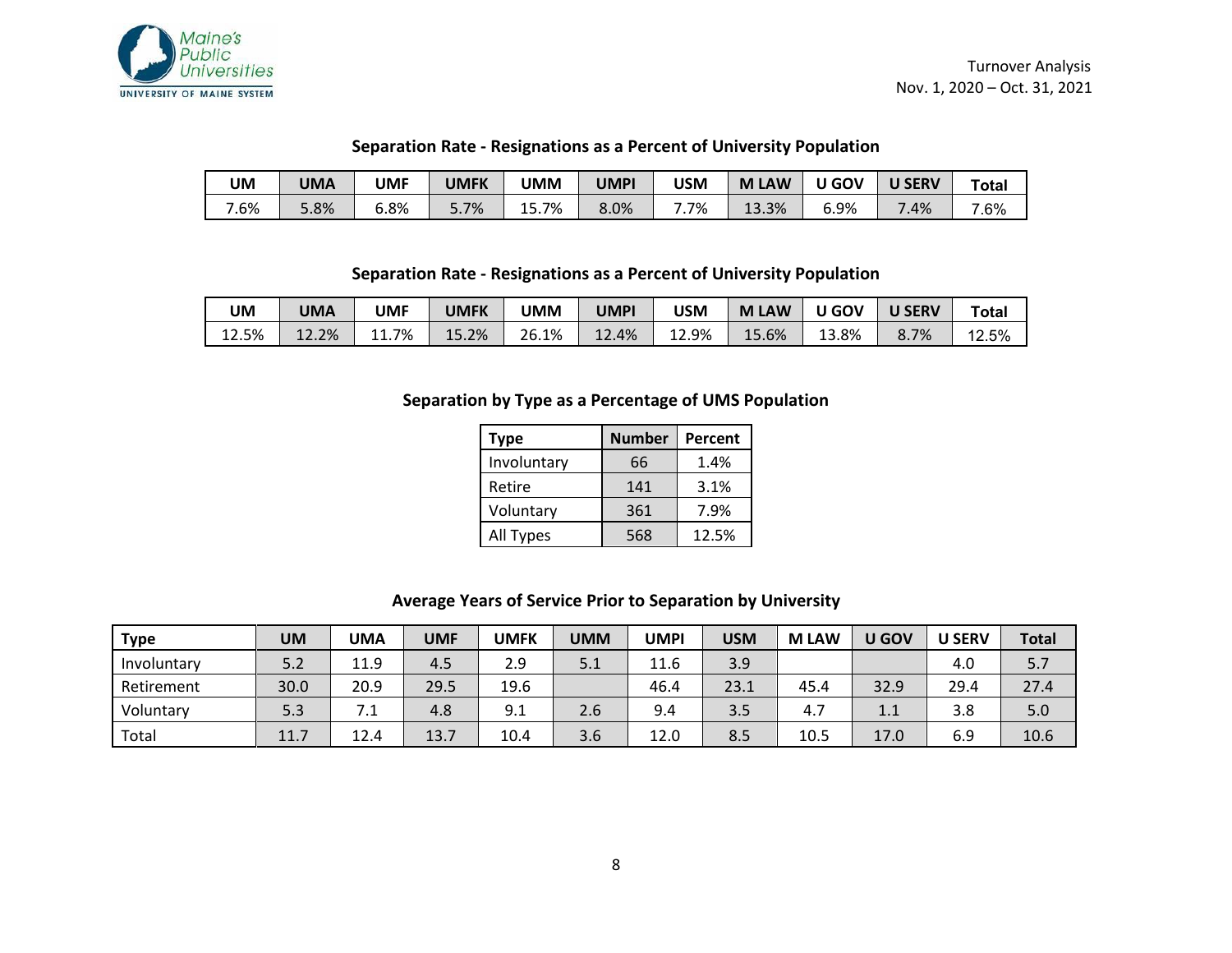

|                   | <b>Less</b><br><b>Than</b><br><b>One</b><br>Year<br><b>Number</b> | Less<br><b>Than</b><br><b>One</b><br>Year<br>Percent | <b>One</b><br>Year<br><b>Number</b> | One<br>Year<br>Percent | Two<br>Years<br><b>Number</b> | Two<br>Years<br>Percent | Three<br>Years<br>Number | <b>Three</b><br>Years<br>Percent | Four<br>Years<br><b>Number</b> | Four<br>Years<br>Percent | Over<br><b>Five</b><br>Years<br><b>Number</b> | Over<br><b>Five</b><br>Years<br>Percent |
|-------------------|-------------------------------------------------------------------|------------------------------------------------------|-------------------------------------|------------------------|-------------------------------|-------------------------|--------------------------|----------------------------------|--------------------------------|--------------------------|-----------------------------------------------|-----------------------------------------|
| # of Terminations | 62                                                                | 11%                                                  | 74                                  | 13%                    | 56                            | 10%                     | 50                       | 9%                               | 44                             | 8%                       | 282                                           | 50%                                     |
| Female            | 23                                                                | 37%                                                  | 41                                  | 55%                    | 34                            | 61%                     | 33                       | 44%                              | 23                             | 44%                      | 163                                           | 58%                                     |
| Male              | 39                                                                | 63%                                                  | 33                                  | 45%                    | 22                            | 39%                     | 17                       | 56%                              | 21                             | 56%                      | 119                                           | 42%                                     |
| Minority          | 12                                                                | 19%                                                  | 11                                  | 15%                    | 8                             | 14%                     |                          | 2%                               | 0                              | 0%                       | 16                                            | 6%                                      |
| Non-minority      | 50                                                                | 81%                                                  | 63                                  | 85%                    | 48                            | 86%                     | 49                       | 98%                              | 41                             | 93%                      | 266                                           | 94%                                     |

# **Terminations by Years of Service, by Gender, and by Minority Status**

#### **Less Than One Year Terminations vs New Hires by Gender and by Minority Status**

|              | # of Terminations | <b>New Hires</b> | % Terminations vs<br><b>New Hires</b> |
|--------------|-------------------|------------------|---------------------------------------|
| Female       | 23                | 229              | 10%                                   |
| Male         | 39                | 205              | 19%                                   |
| Minority     | 12                | 59               | 20%                                   |
| Non-minority | 50                | 375              | 13%                                   |

### **Comparison Between BLS Education Services and University of Maine System Separations per 1,000 employees**

|            | 2013 | 2014 | 2015 | 2016 | 2017 | 2018 | 2019 | 2020 | 2021 |
|------------|------|------|------|------|------|------|------|------|------|
| <b>BLS</b> | 80   | ၀၁   | 83   | 88   | 86   | 94   | 94   | 120  | 78   |
| <b>UMS</b> | 117  | 129  | 152  | 118  | 110  | 103  | 118  | 101  | 125  |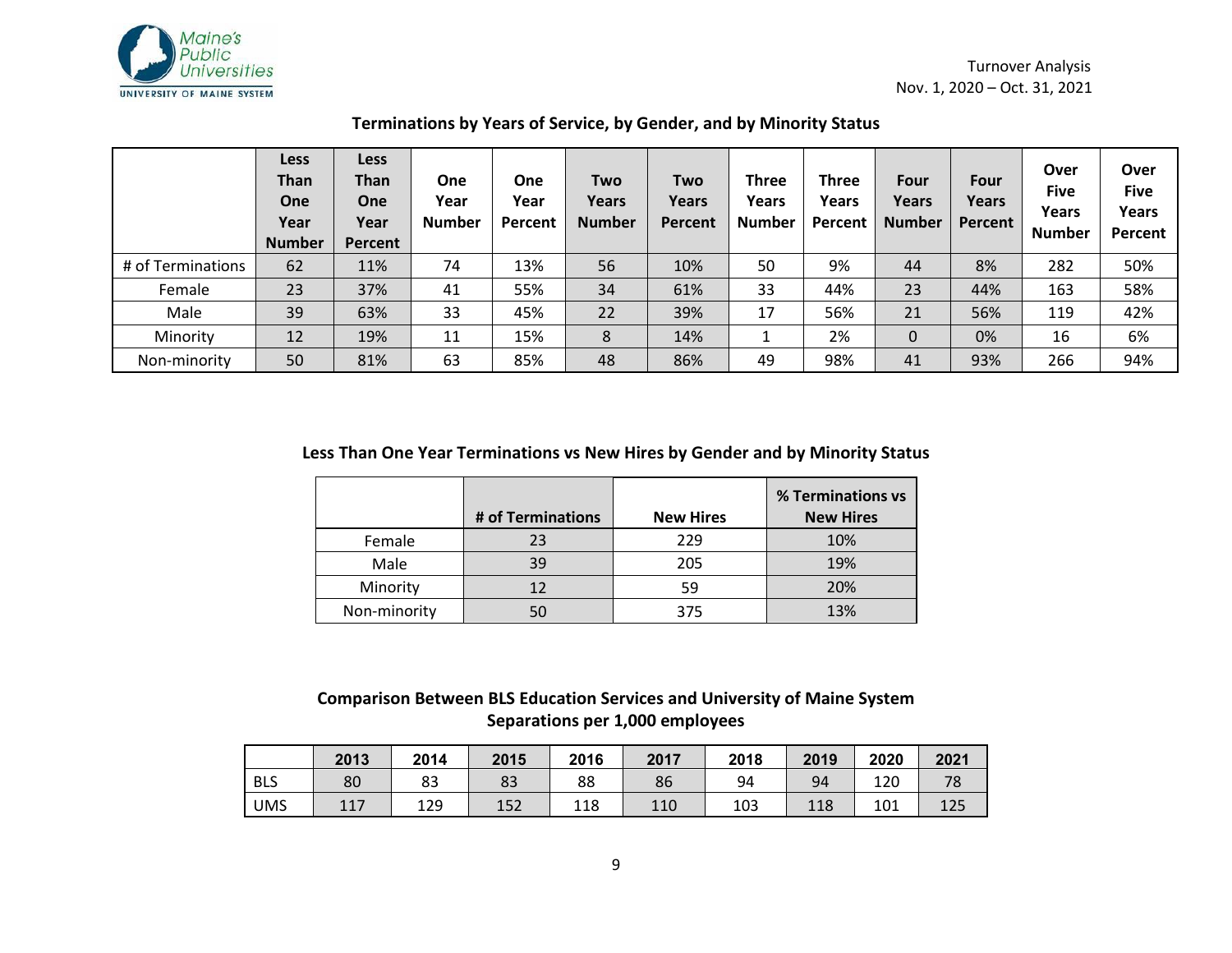

Retention = (final # of employees  $-$  # separations)  $\#$  of employees  $\times 100$ 

#### **Retention by University as Percent of Campus Population**

| <b>UM</b> | UM      | <b>JMA</b> | <b>UMA</b> | <b>UMF</b> | UMF     | UMFK  | UMFK    | UMM   | <b>UMM</b> | UMPI  | UMPI    |
|-----------|---------|------------|------------|------------|---------|-------|---------|-------|------------|-------|---------|
| Count     | Percent | Count      | Percent    | Count      | Percent | Count | Percent | Count | Percent    | Count | Percent |
| 1,894     | 87.2%   | 279        | 89.3%      | 277        | 90.1%   | 90    | 85.7%   | 45    | 78.3%      | 120   | 87.3%   |

| USM<br><b>Count</b> | USM<br><b>Percent</b> | <b>MLAW</b> | <b>MLAW</b><br>Count   Percent |    | UGOV   UGOV   USERV |     | <b>U SERV</b><br>Count   Percent   Count   Percent | <b>Total</b><br>Count | Total<br>Percent |
|---------------------|-----------------------|-------------|--------------------------------|----|---------------------|-----|----------------------------------------------------|-----------------------|------------------|
| 886                 | 87.2%                 | 39          | 86.7%                          | 13 | 89.7%               | 359 | 92.2%                                              | 4.002                 | 87.8%            |

#### **New Hires and Rehires by Number and Percent of Campus Population**

| <b>UM</b> | UM      | <b>JMA</b>   | UMA     | <b>UMF</b> | <b>UMF</b> | UMFK  | UMFK    | UMM   | UMM     | UMPI  | <b>UMPI</b> |
|-----------|---------|--------------|---------|------------|------------|-------|---------|-------|---------|-------|-------------|
| Count     | Percent | Count        | Percent | Count      | Percent    | Count | Percent | Count | Percent | Count | Percent     |
| 226       | 10.4%   | $\sim$<br>∠∠ | '.0%    | 22         | $7.2\%$    | 12    | 11.4%   |       | 10.4%   | ᆠ     | 8.0%        |

| <b>USM</b> | USM     | <b>MLAW</b> | <b>MLAW</b> | U GOV | U GOV            | <b>U SERV</b> | U SERV           | <b>Total</b> | Total   |
|------------|---------|-------------|-------------|-------|------------------|---------------|------------------|--------------|---------|
| Count      | Percent | Count       | Percent     | Count | <b>Percent</b> I | Count l       | Percent <i>™</i> | Count        | Percent |
| 104        | 10.2%   |             | 13.3%       |       | $0.0\%$          | 25            | 6.4%             | 434          | 9.5%    |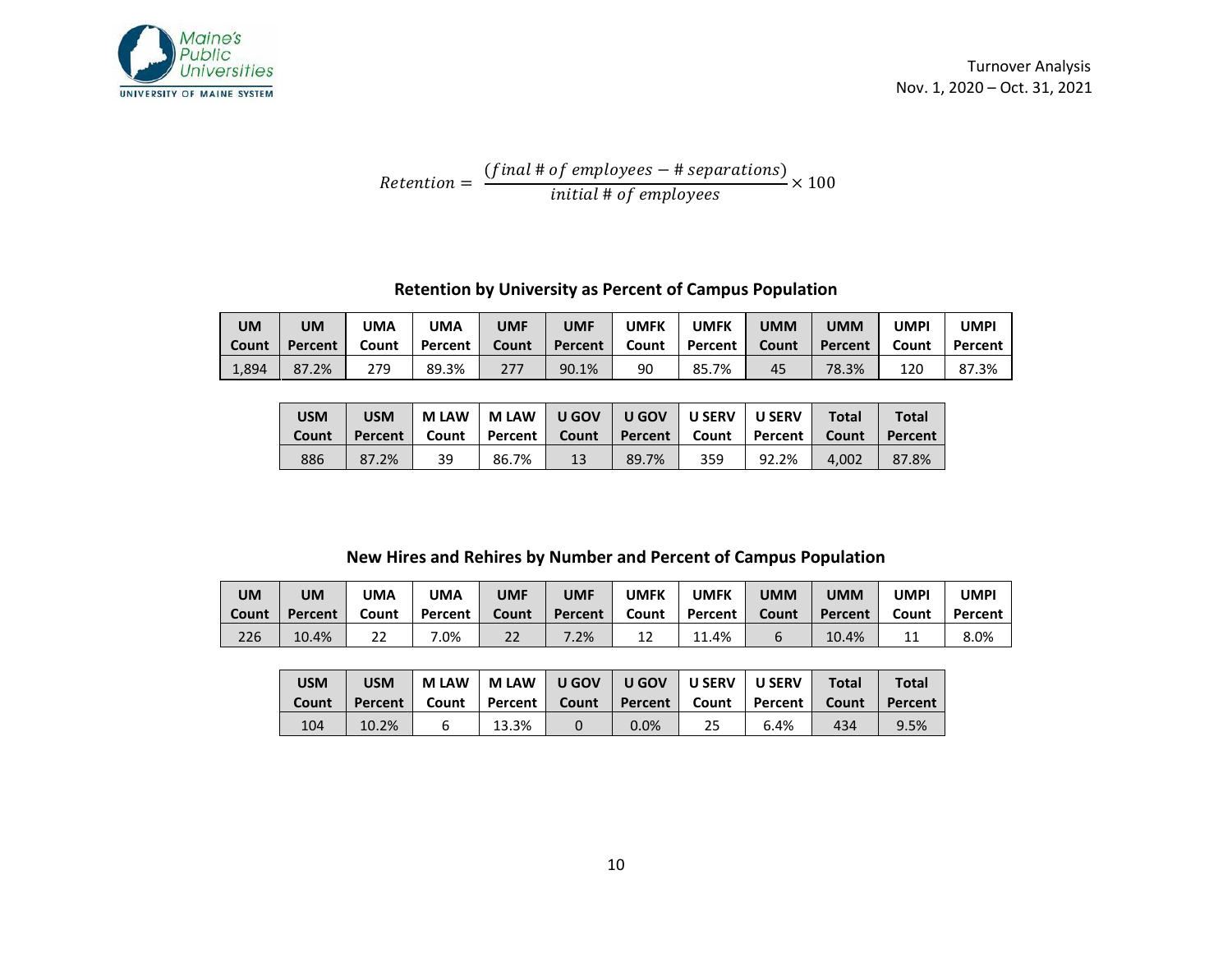

| <b>UM</b> | UM      | UMA      | UMA     | <b>UMF</b> | <b>UMF</b> | UMFK  | UMFK    | <b>UMM</b> | <b>UMM</b> | UMPI  | UMPI    |
|-----------|---------|----------|---------|------------|------------|-------|---------|------------|------------|-------|---------|
| Count     | Percent | Count    | Percent | Count      | Percent    | Count | Percent | Count      | Percent    | Count | Percent |
| 165       | .6%     | <b>.</b> | 5.4%    | 10         | 3.3%       | n     | 5.7%    |            | $.0\%$     | 10    | $.3\%$  |

# **New Appointments and Transfers by Number and Percent of Campus Population**

| USM<br>Count | USM<br><b>Percent</b> I | <b>M LAW</b><br>Count |      | MLAW   UGOV   UGOV   USERV<br>  Percent   Count   Percent   Count   Percent   Count |    | <b>U SERV</b> | <b>Total</b> | <b>Total</b><br>Percent |
|--------------|-------------------------|-----------------------|------|-------------------------------------------------------------------------------------|----|---------------|--------------|-------------------------|
| 46           | 4.5%                    |                       | 2.2% | 13.8%                                                                               | 13 | 3.3%          | 274          | 6.0%                    |

## **New Hires and Rehires by University**

| <b>UM</b> | UM      | <b>UMA</b>   | UMA     | <b>UMF</b> | UMF     | UMFK  | UMFK    | <b>UMM</b> | UMM     | UMPI  | UMPI    |
|-----------|---------|--------------|---------|------------|---------|-------|---------|------------|---------|-------|---------|
| Count     | Percent | Count        | Percent | Count      | Percent | Count | Percent | Count      | Percent | Count | Percent |
| 226       | √2.1%   | $\sim$<br>22 | 5.1%    | 22         | 5.1%    | 12    | 2.8%    |            | $1.4\%$ | ᆠ     | 2.5%    |

| <b>USM</b><br><b>Count</b> | <b>USM</b> | <b>MLAW</b> |      | MLAW UGOV UGOV USERV USERV<br>Percent   Count   Percent   Count   Percent   Count   Percent   Count |    |      | <b>Total</b> | Total<br>Percent |
|----------------------------|------------|-------------|------|-----------------------------------------------------------------------------------------------------|----|------|--------------|------------------|
| 104                        | 24.0%      | ь           | 1.4% | $0.0\%$                                                                                             | 25 | 5.8% | 434          | 100.0%           |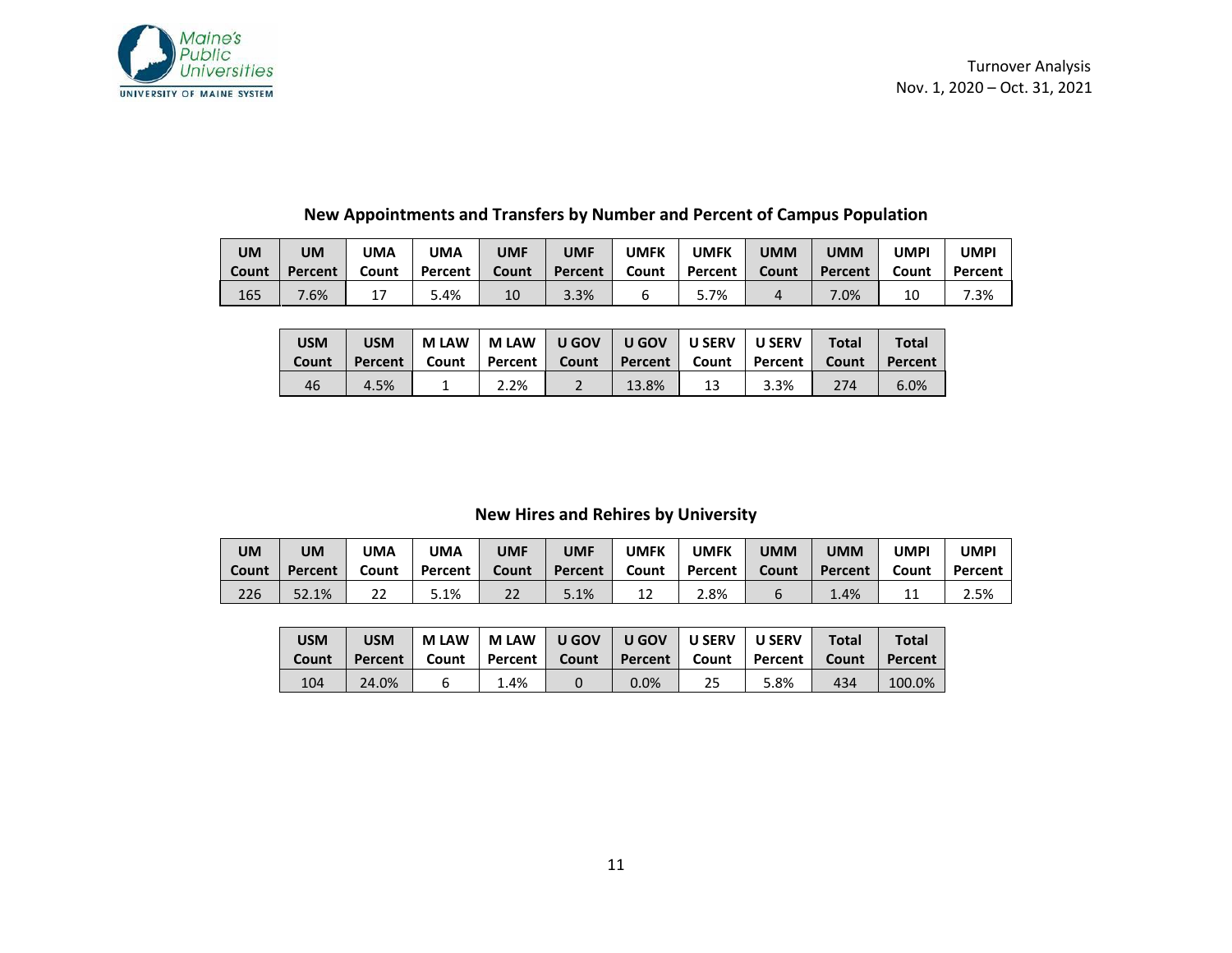

|              | UM    | UM      | UMA   | <b>UMA</b> | UMF   | <b>UMF</b> | <b>UMFK</b> | UMFK    | <b>UMM</b> | <b>UMM</b> | <b>UMPI</b> | UMPI    |
|--------------|-------|---------|-------|------------|-------|------------|-------------|---------|------------|------------|-------------|---------|
|              | Count | Percent | Count | Percent    | Count | Percent    | Count       | Percent | Count      | Percent    | Count       | Percent |
| Female       | 108   | 48%     | 14    | 64%        | 14    | 64%        | 8           | 67%     | 4          | 67%        |             | 64%     |
| Male         | 118   | 52%     | 8     | 36%        | 8     | 36%        | 4           | 33%     |            | 33%        | 4           | 36%     |
| Minority     | 36    | 16%     |       | 0%         |       | 5%         | 0           | 0%      | 0          | 0%         |             | 18%     |
| Non-minority | 190   | 84%     | 22    | 100%       | 21    | 95%        | 11          | 100%    | 4          | 100%       | 9           | 82%     |

#### **New Hires and Rehires by University by Gender and Minority Status**

|              |            |            | M          |             |          |         | U           |               |              |              |
|--------------|------------|------------|------------|-------------|----------|---------|-------------|---------------|--------------|--------------|
|              | <b>USM</b> | <b>USM</b> | <b>LAW</b> | <b>MLAW</b> | GOV      | U GOV   | <b>SERV</b> | <b>U SERV</b> | <b>Total</b> | <b>Total</b> |
|              | Count      | Percent    | Count      | Percent     | Count    | Percent | Count       | Percent       | Count        | Percent      |
| Female       | 59         | 57%        | 5          | 83%         | $\Omega$ | 0%      | 10          | 40%           | 229          | 53%          |
| Male         | 45         | 43%        | 1          | 17%         | $\Omega$ | 0%      | 15          | 60%           | 205          | 47%          |
| Minority     | 15         | 14%        |            | 17%         | $\Omega$ | 0%      |             | 4%            | 56           | 13%          |
| Non-minority | 89         | 86%        | 5          | 83%         | $\Omega$ | 0%      | 24          | 96%           | 375          | 87%          |

#### **Average Headcount - Regular Staff by Bargaining Unit**

|             |       |              | Serv & |            |             | Non Rep | Non Rep |             |              |                      |                        |
|-------------|-------|--------------|--------|------------|-------------|---------|---------|-------------|--------------|----------------------|------------------------|
| <b>AFUM</b> | UMPSA | <b>ACSUM</b> | Maint  | Univ Supry | Police      | Hrly    | Sal     | Non Rep Fac | <b>PATFA</b> | Law Faculty          | Totai                  |
| 1,078       | 1,620 | 572          | 499    | 104        | $\sim$<br>ー | 44      | 433     | 133         |              | 1 <sup>°</sup><br>-- | $  \sim$<br>6לכ,⊦<br>⊶ |

#### **Employees by Bargaining Unit - Percent of Population**

|       |              |              | Serv & |                  |        | Non Rep | Non Rep |             |              |             |        |
|-------|--------------|--------------|--------|------------------|--------|---------|---------|-------------|--------------|-------------|--------|
| AFUM  | <b>UMPSA</b> | <b>ACSUM</b> | Maint  | <b>Jniv Supr</b> | Police | Hrly    | Sa      | Non Rep Fac | <b>PATFA</b> | Law Faculty | Total  |
| 23.7% | 35.6%        | 12.5%        | 10.9%  | 2.3%             | 0.8%   | 1.0%    | 9.5%    | 2.9%        | 0.4%         | 0.4%        | 100.0% |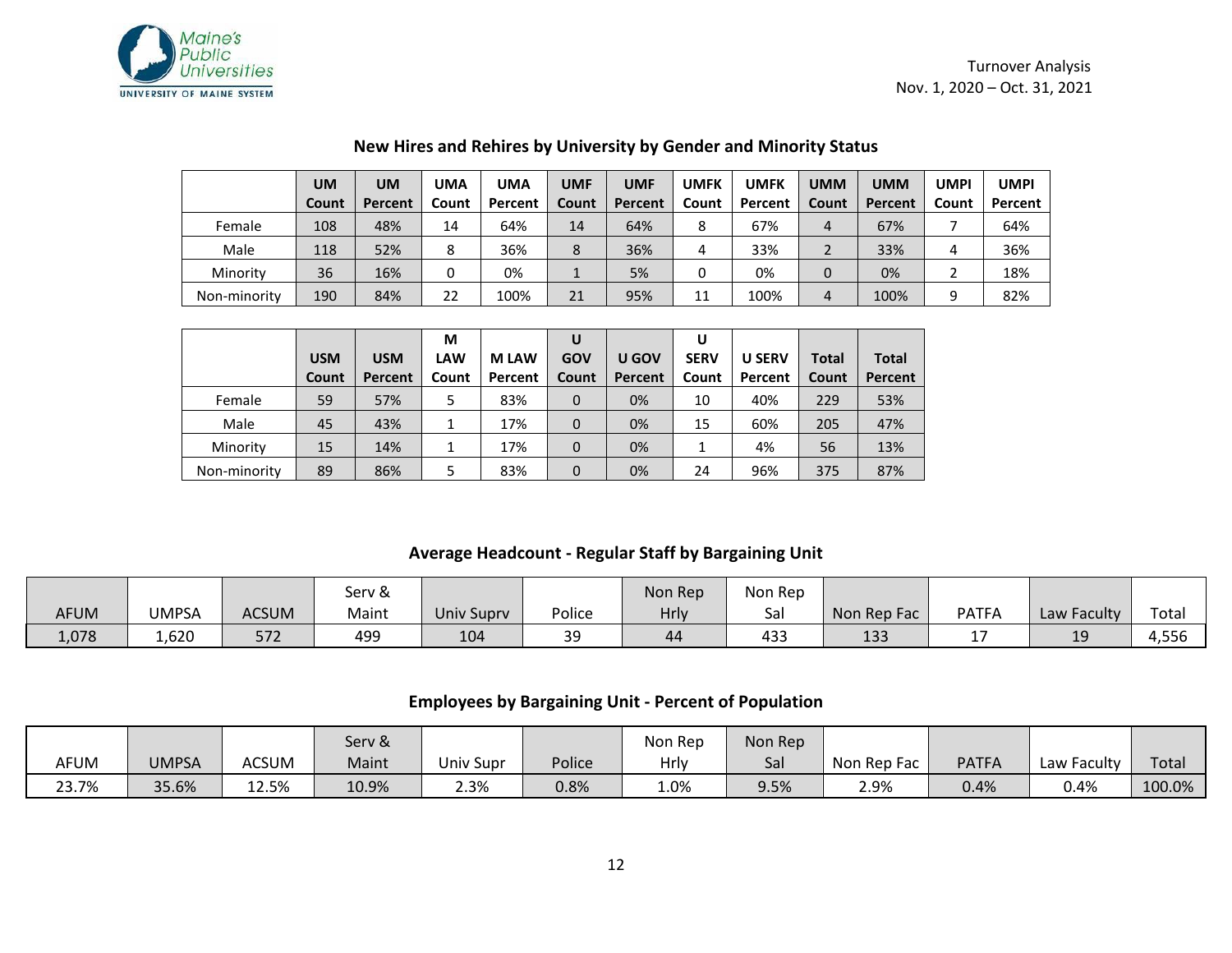

|                  |                         |                  |                    | <b>Failure to</b> |                |                |                |                |                  |        |                |
|------------------|-------------------------|------------------|--------------------|-------------------|----------------|----------------|----------------|----------------|------------------|--------|----------------|
|                  |                         |                  |                    | Return            |                |                |                | Soft           |                  |        |                |
|                  |                         |                  | <b>End of Appt</b> | from              | Probationary   |                |                | <b>Money</b>   | <b>Staff</b>     | Non-   |                |
| <b>Union</b>     | Death                   | <b>Discharge</b> | / Contract         | Leave             | <b>Period</b>  | Resignation    | Retirement     | <b>Discont</b> | <b>Reduction</b> | Reappt | <b>Total</b>   |
| <b>AFUM</b>      | $\overline{7}$          | $\mathbf{1}$     | 5                  |                   |                | 24             | 42             |                | $\mathbf{1}$     |        | 80             |
| <b>UMPSA</b>     | $\mathbf{1}$            | $\mathbf{1}$     | 13                 |                   | $\mathbf{1}$   | 143            | 29             | 5              | 10               |        | 203            |
| <b>ACSUM</b>     | $\overline{\mathbf{3}}$ | 3                | $\overline{3}$     |                   | $\overline{2}$ | 65             | 24             |                | $\overline{4}$   |        | 104            |
| Serv &           |                         |                  |                    |                   |                |                |                |                |                  |        |                |
| <b>Maint</b>     | $\overline{4}$          | 4                | $\overline{2}$     |                   |                | 55             | 20             |                |                  |        | 85             |
| <b>Univ Supr</b> |                         |                  | $\mathbf{1}$       |                   |                | 6              | 6              |                |                  |        | 13             |
| <b>Police</b>    |                         | $\mathbf{1}$     |                    |                   |                | 7              | $\mathbf{1}$   |                |                  |        | 9              |
| <b>Non Rep</b>   |                         |                  |                    |                   |                |                |                |                |                  |        |                |
| <b>Hrly</b>      |                         |                  |                    |                   |                | 13             | $\overline{2}$ |                |                  |        | 15             |
| <b>Non Rep</b>   |                         |                  |                    |                   |                |                |                |                |                  |        |                |
| Sal              |                         |                  | 3                  |                   |                | 22             | 15             |                | $\overline{2}$   |        | 42             |
| <b>Non Rep</b>   |                         |                  |                    |                   |                |                |                |                |                  |        |                |
| Fac              | $\mathbf{1}$            |                  | $\overline{4}$     |                   |                | 6              | $\overline{2}$ |                |                  |        | 13             |
| <b>PATFA</b>     |                         |                  |                    |                   |                | $\overline{2}$ |                |                |                  |        | $\overline{2}$ |
| Law              |                         |                  |                    |                   |                |                |                |                |                  |        |                |
| <b>Faculty</b>   |                         |                  |                    |                   |                | $\overline{2}$ |                |                |                  |        | $\overline{2}$ |
| <b>Total</b>     | 16                      | 10               | 31                 | 0                 | 3              | 345            | 141            | 5              | 17               | 0      | 568            |

# **Separations by Reason by Bargaining Unit**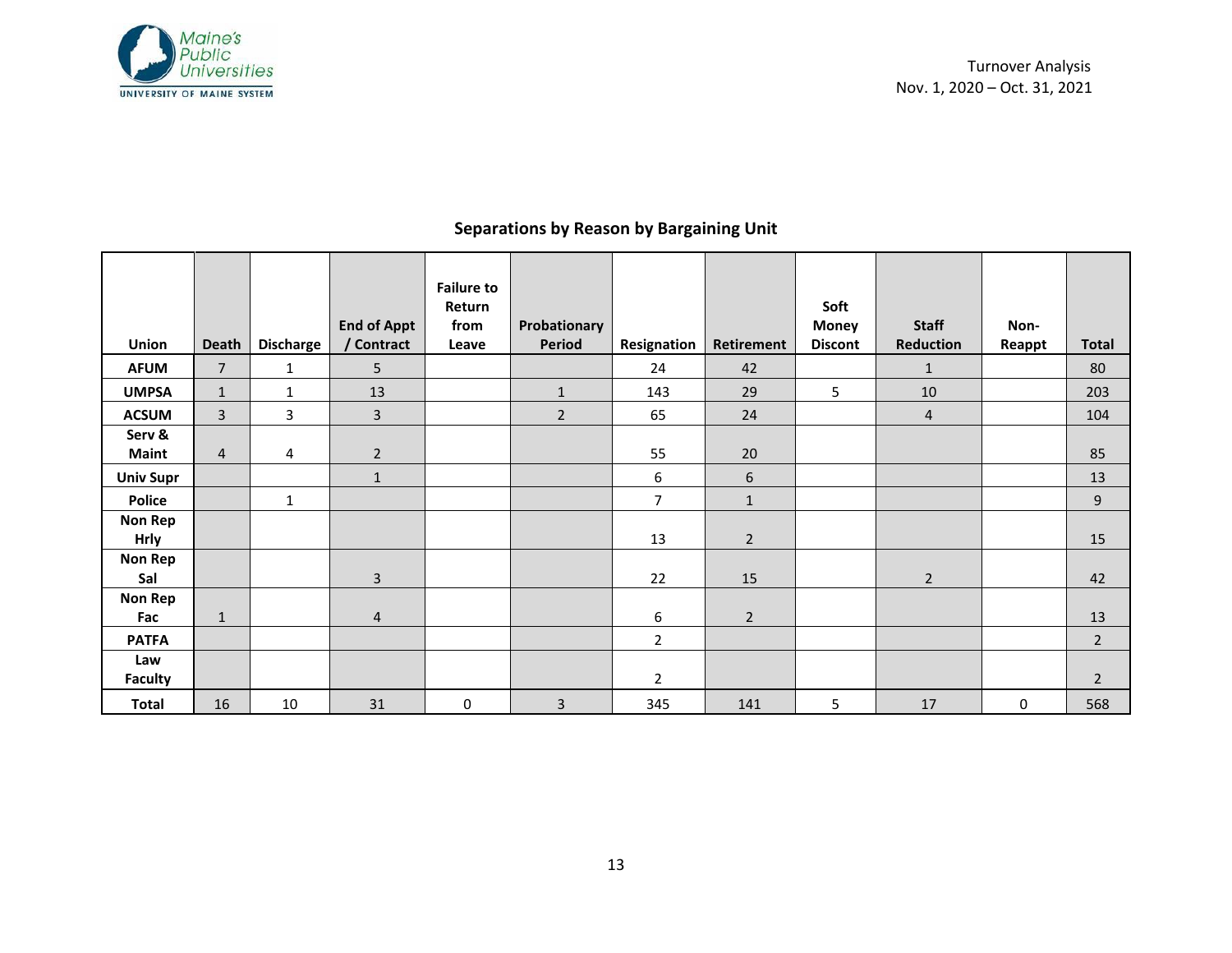

| <b>AFUM</b><br><b>Resig</b> | <b>AFUM</b><br>All | <b>UMPSA</b><br><b>Resig</b>   | <b>UMPSA</b><br>All   | <b>ACSUM</b><br><b>Resig</b> | <b>ACSUM</b><br>All   | Serv &<br><b>Maint</b><br><b>Resig</b> | Serv &<br><b>Maint</b><br>All | Univ<br>Supry<br><b>Resig</b>  | Univ<br><b>Supr</b><br>All | <b>Police</b><br>Resig | <b>Police</b><br>All |
|-----------------------------|--------------------|--------------------------------|-----------------------|------------------------------|-----------------------|----------------------------------------|-------------------------------|--------------------------------|----------------------------|------------------------|----------------------|
| 2.2%                        | 7.4%               | 8.8%                           | 12.5%                 | 11.4%                        | 18.2%                 | 11.0%                                  | 17.1%                         | 5.8%                           | 12.5%                      | 18.2%                  | 23.4%                |
|                             |                    |                                |                       |                              |                       |                                        |                               |                                |                            |                        |                      |
| <b>Non</b>                  | <b>Non</b>         |                                |                       | <b>Non</b>                   |                       |                                        |                               |                                |                            |                        |                      |
| Rep                         | Rep                | <b>Non</b>                     | <b>Non</b>            | Rep                          | <b>Non</b>            |                                        |                               | Law                            | Law                        |                        |                      |
| <b>Hrly</b><br><b>Resig</b> | <b>Hrly</b><br>All | <b>Rep Sal</b><br><b>Resig</b> | <b>Rep Sal</b><br>All | Fac<br>Resig                 | Rep<br><b>Fac All</b> | <b>PATFA</b><br><b>Resig</b>           | <b>PATFA</b><br>All           | <b>Faculty</b><br><b>Resig</b> | <b>Faculty</b><br>All      | <b>Total</b><br>Resig  | <b>Total</b><br>All  |
|                             |                    |                                |                       |                              |                       |                                        |                               |                                |                            |                        |                      |
| 29.5%                       | 34.1%              | 5.1%                           | 9.7%                  | 4.5%                         | 9.8%                  | 12.1%                                  | 12.1%                         | 10.8%                          | 10.8%                      | 7.6%                   | 12.5%                |

#### **Separation Rate - Resignations and Total Separations as a Percent of Bargaining Unit Population**

#### **Average Years of Service by Separation Reason by Bargaining Unit**

|                  |             |              |              | Serv &       | Univ         |               | <b>Non Rep</b> | <b>Non Rep</b> | <b>Non Rep</b> |              |             |
|------------------|-------------|--------------|--------------|--------------|--------------|---------------|----------------|----------------|----------------|--------------|-------------|
|                  | <b>AFUM</b> | <b>UMPSA</b> | <b>ACSUM</b> | <b>Maint</b> | <b>Suprv</b> | <b>Police</b> | <b>Hrly</b>    | Sal            | Fac            | <b>PATFA</b> | Law Faculty |
| Involuntary      | 3.9         | 4.1          | 9.7          | 1.3          | 0.5          | 1.0           |                | 14.8           | 6.4            |              |             |
| <b>Retire</b>    | 27.5        | 25.1         | 27.5         | 26.7         | 35.7         | 33.0          | 36.9           | 28.7           | 20.4           |              |             |
| <b>Voluntary</b> | 9.5         | 4.1          | 4.6          | 5.8          | 9.1          | 4.0           | 2.7            | 5.3            | 4.2            | 5.3          | 6.2         |
| <b>Total</b>     | 18.4        | 7.1          | 10.5         | 10.4         | 20.7         | 6.9           | 7.3            | 14.8           | 7.4            | 5.3          | 6.2         |

#### **Separations by Bargaining Unit as a Percentage of Total Separations**

| <b>AFUM</b>    |       |       |      |     | UMPSA   ACSUM   Serv & Maint   Univ Suprv   Police   Non Rep Hrly   Non Rep Sal   Non Rep Fac   PATFA   Law Faculty |      |      |      |      | <b>Total</b> |
|----------------|-------|-------|------|-----|---------------------------------------------------------------------------------------------------------------------|------|------|------|------|--------------|
| $14.1\%$ 35.7% | 18.3% | 15.0% | 2.3% | 5%، | 2.6%                                                                                                                | 7.4% | 2.3% | 3.4% | 0.4% | 100.0%       |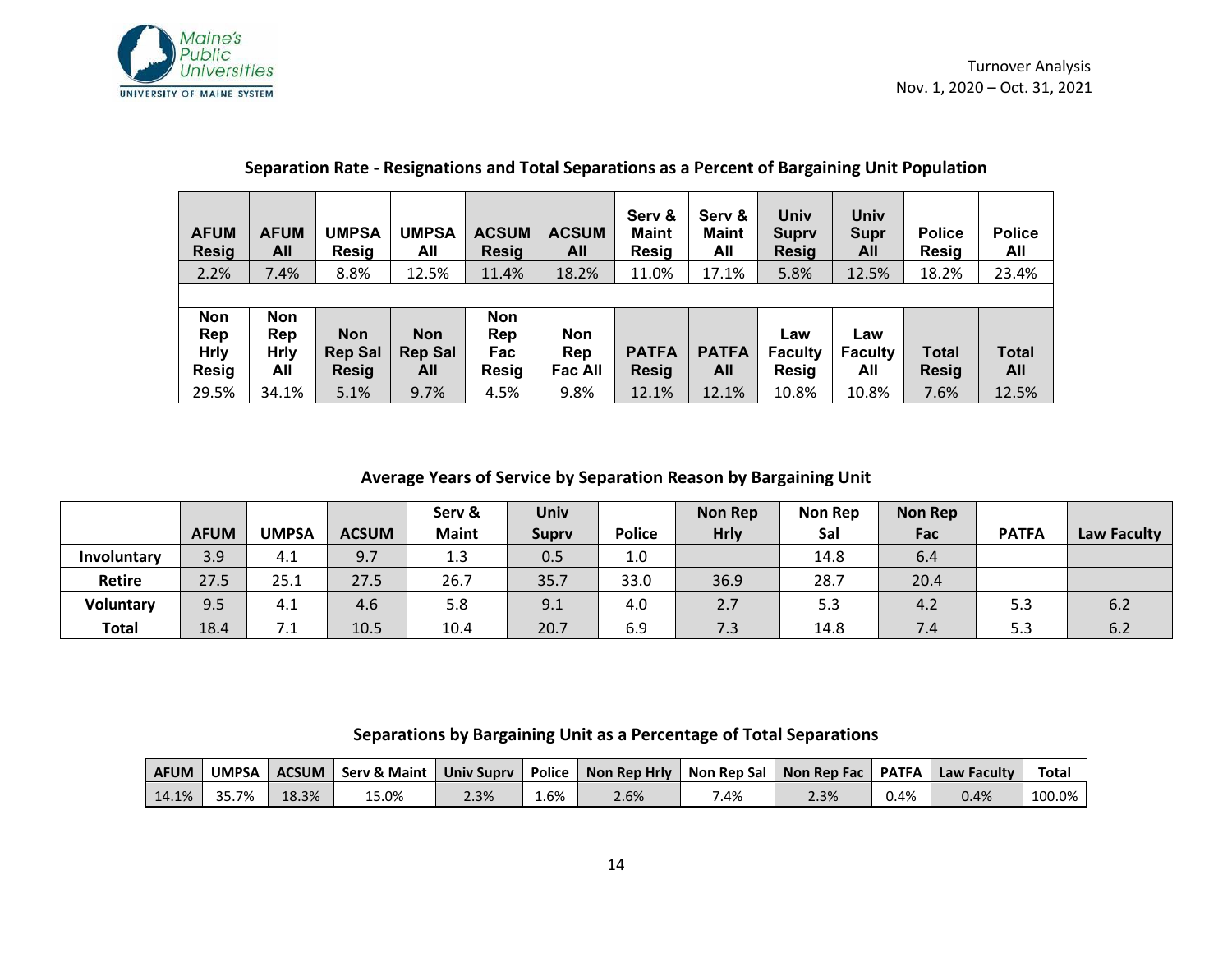

| <b>AFUM</b><br><b>Num</b> | <b>AFUM</b><br>Per | <b>UMPSA</b><br><b>Num</b> | <b>UMPSA</b><br>Per | <b>ACSUM</b><br><b>Num</b> | <b>ACSUM</b><br><b>Per</b> | Serv &<br><b>Maint</b><br><b>Num</b> | Serv &<br><b>Maint</b><br>Per | Univ<br><b>Suprv</b><br><b>Num</b> | Univ<br><b>Suprv</b><br>Per | <b>Police</b><br><b>Num</b> | <b>Police</b><br>Per |
|---------------------------|--------------------|----------------------------|---------------------|----------------------------|----------------------------|--------------------------------------|-------------------------------|------------------------------------|-----------------------------|-----------------------------|----------------------|
| 1,002                     | 92.9%              | 1,384                      | 85.4%               | 494                        | 86.4%                      | 430                                  | 86.3%                         | 93                                 | 89.4%                       | 31                          | 80.5%                |
|                           |                    |                            |                     |                            |                            |                                      |                               |                                    |                             |                             |                      |
| Non                       |                    |                            |                     |                            |                            |                                      |                               |                                    |                             |                             |                      |
| Rep                       | <b>Non</b>         | <b>Non</b>                 | <b>Non</b>          | <b>Non</b>                 | <b>Non</b>                 |                                      |                               | Law                                | Law                         |                             |                      |
| <b>Hrly</b>               | Rep                | <b>Rep Sal</b>             | <b>Rep Sal</b>      | Rep Fac                    | Rep Fac                    | <b>PATFA</b>                         | <b>PATFA</b>                  | <b>Faculty</b>                     | <b>Faculty</b>              | <b>Total</b>                | <b>Total</b>         |
| <b>Num</b>                | <b>Hrly Per</b>    | <b>Num</b>                 | Per                 | <b>Num</b>                 | Per                        | <b>Num</b>                           | Per                           | <b>Num</b>                         | Per                         | <b>Num</b>                  | Per                  |
| 35                        | 79.5%              | 384                        | 88.7%               | 120                        | 90.2%                      | 14                                   | 84.8%                         | 15                                 | 81.1%                       | 4,002                       | 87.8%                |

#### **Retention by Bargaining Unit by Number and Percent**

#### **New Hires and Rehires by Number and Percent of Bargaining Unit Population**

| <b>AFUM</b><br><b>Num</b>                      | <b>AFUM</b><br>Per                   | UMPSA<br><b>Num</b>                        | <b>UMPSA</b><br>Per                 | <b>ACSUM</b><br><b>Num</b>          | <b>ACSUM</b><br>Per                 | Serv &<br><b>Maint</b><br><b>Num</b> | Serv &<br><b>Maint</b><br>Per | Univ<br><b>Suprv</b><br><b>Num</b>  | Univ<br><b>Suprv</b><br>Per  | <b>Police</b><br><b>Num</b> | <b>Police</b><br>Per |
|------------------------------------------------|--------------------------------------|--------------------------------------------|-------------------------------------|-------------------------------------|-------------------------------------|--------------------------------------|-------------------------------|-------------------------------------|------------------------------|-----------------------------|----------------------|
| 53                                             | 12.3%                                | 207                                        | 48.0%                               | 63                                  | 14.6%                               | 49                                   | 11.4%                         |                                     | 0.5%                         | 6                           | 1.4%                 |
|                                                |                                      |                                            |                                     |                                     |                                     |                                      |                               |                                     |                              |                             |                      |
| <b>Non</b><br>Rep<br><b>Hrly</b><br><b>Num</b> | <b>Non</b><br>Rep<br><b>Hrly Per</b> | <b>Non</b><br><b>Rep Sal</b><br><b>Num</b> | <b>Non</b><br><b>Rep Sal</b><br>Per | Non<br><b>Rep Fac</b><br><b>Num</b> | <b>Non</b><br><b>Rep Fac</b><br>Per | <b>PATFA</b><br><b>Num</b>           | <b>PATFA</b><br>Per           | Law<br><b>Faculty</b><br><b>Num</b> | Law<br><b>Faculty</b><br>Per | <b>Total</b><br><b>Num</b>  | <b>Total</b><br>Per  |
| 11                                             | 2.6%                                 | 30                                         | 7.0%                                | 8                                   | 1.9%                                | $\overline{2}$                       | 0.5%                          | 0                                   | 0.0%                         | 431                         | 100.0%               |